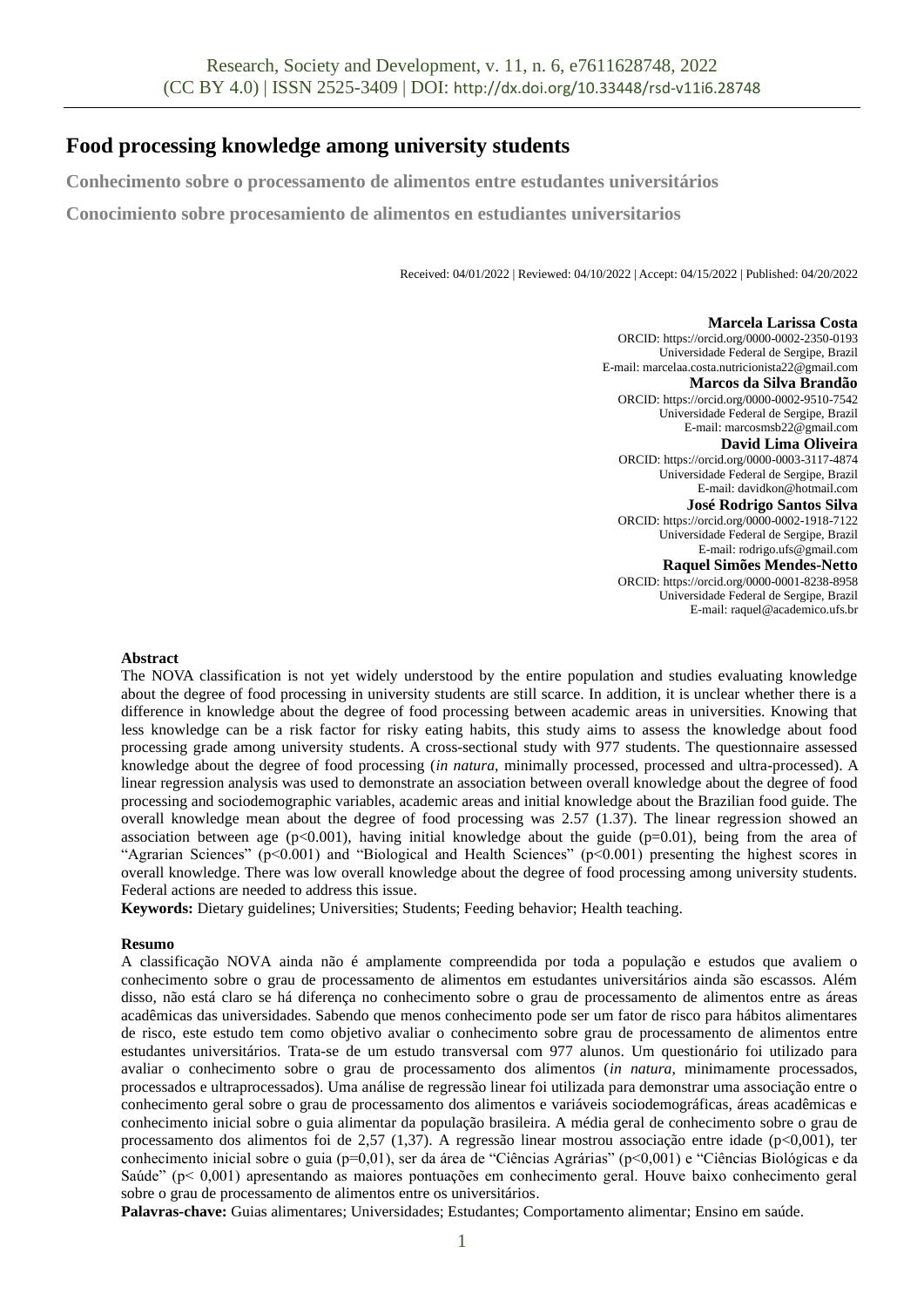#### **Resumen**

La clasificación NOVA todavía no es ampliamente comprendida por toda la población y los estudios que evalúan el conocimiento sobre el grado de procesamiento de los alimentos en los estudiantes universitarios son todavía escasos. Además, no está claro si existe una diferencia en el conocimiento sobre el grado de procesamiento de los alimentos entre las áreas académicas de las universidades. Sabiendo que un menor conocimiento puede ser un factor de riesgo para los hábitos alimentarios perjudiciales, este estudio tiene como objetivo evaluar el conocimiento sobre el grado de procesamiento de los alimentos entre los estudiantes universitarios. Se trata de un estudio transversal con 977 estudiantes. El cuestionario evaluó el conocimiento sobre el grado de procesamiento de los alimentos (*in natura*, mínimamente procesado, procesado y ultraprocesado). Se utilizó un análisis de regresión lineal para demostrar la asociación entre el conocimiento global sobre el grado de procesamiento de los alimentos y las variables sociodemográficas, las áreas académicas y el conocimiento inicial sobre la guía alimentaria brasileña. La media de conocimiento global sobre el grado de procesamiento de los alimentos fue de 2,57 (1,37). La regresión linear mostró una asociación entre la edad (p<0,001), tener conocimiento inicial sobre la guía (p=0,01), ser del área de "Ciencias Agrarias" (p<0,001) y "Ciencias Biológicas y de la Salud" (p<0,001) presentando las mayores puntuaciones en el conocimiento global. Hubo un bajo conocimiento general sobre el grado de procesamiento de los alimentos entre los estudiantes universitarios. Es necesario emprender acciones federales para abordar esta cuestión.

**Palabras clave:** Directrices dietéticas; Universidades; Estudiantes; Comportamiento alimentario; Enseñanza en la salud.

# **1. Introduction**

Increasing modernization and urbanization has driven the population towards a dietary pattern characterized by an increased intake of diets rich in fats, added sugars, and low consumption of fruits, vegetables, and fiber, which contributes to weight gain and increased prevalence of chronic non-communicable diseases (Instituto Brasileiro de Geografia e Estatística, 2020; Schneeman & Mendelson, 2002; Tardido & Falcão, 2006). This consumption pattern is also adopted among individuals belonging to the university community (Feitosa et al., 2010; Mescoloto et al., 2017; Souza & Backes, 2020).

Therefore, there are several initiatives and actions to encourage better eating practices which are used as strategies to promote the population's quality of life and health (Boog, 1999; Costa et al., 2011; Santos, 2005; Teixeira et al., 2013). In this sense, food guides have been used to promote better eating habits and provide guidance on healthy eating practices (Barbosa et al., 2008; Lobo & Martins, 2014; Schneeman & Mendelson, 2002; Verly Junior et al., 2013; Vinholes et al., 2009).

The second edition of the Food Guide for the Brazilian Population (FGBP) (Brasil, 2014) adopts the NOVA classification, classifying foods according to the degree and purpose of industrial processing to which they are submitted and not by nutritional profile (Monteiro et al., 2010). Foods are classified into four groups: *in natura* or minimally processed; processed culinary ingredients; processed foods; and ultra-processed foods (Monteiro et al., 2019). This new approach enabled developing dietary recommendations which are aware of the limitations of the nutritional discourse, bringing sociocultural and socio-environmental approaches, and encouraging the promotion of healthy and adequate eating (Oliveira & Silva-Amparo, 2018). Countries such as Uruguay, Canada, Peru, Ecuador, Israel, and Belgium have also included this classification in their national guidelines (NUPENS-USP, 2021a, 2021b).

Although food guides are developed as tools to make adequate food choices, the FGBP and the NOVA classification is still not widely understood by the entire population. It is necessary to enhance its use by health professionals (Brasil, 2021) so that knowledge of its guidelines helps ensure good adherence to its recommendations. It must also be considered that the non-recognition and/or follow-up of the guidelines proposed by the FGBP for the general population may be attributed to the use of technical terms and concepts, which the population may not clearly understand (Da Silva Oliveira & Silva-Amparo, 2018).

In this perspective, recent studies have shown insufficient knowledge about the new food classification among nutrition students and professional nutritionists (Menegassi et al., 2018; Menegassi et al., 2020). This low overall knowledge of the NOVA classification by this public, holder of knowledge about food and nutrition, may reflect insufficient knowledge of the population about the degree of food processing and healthy eating practices, making it one of the factors that justify the low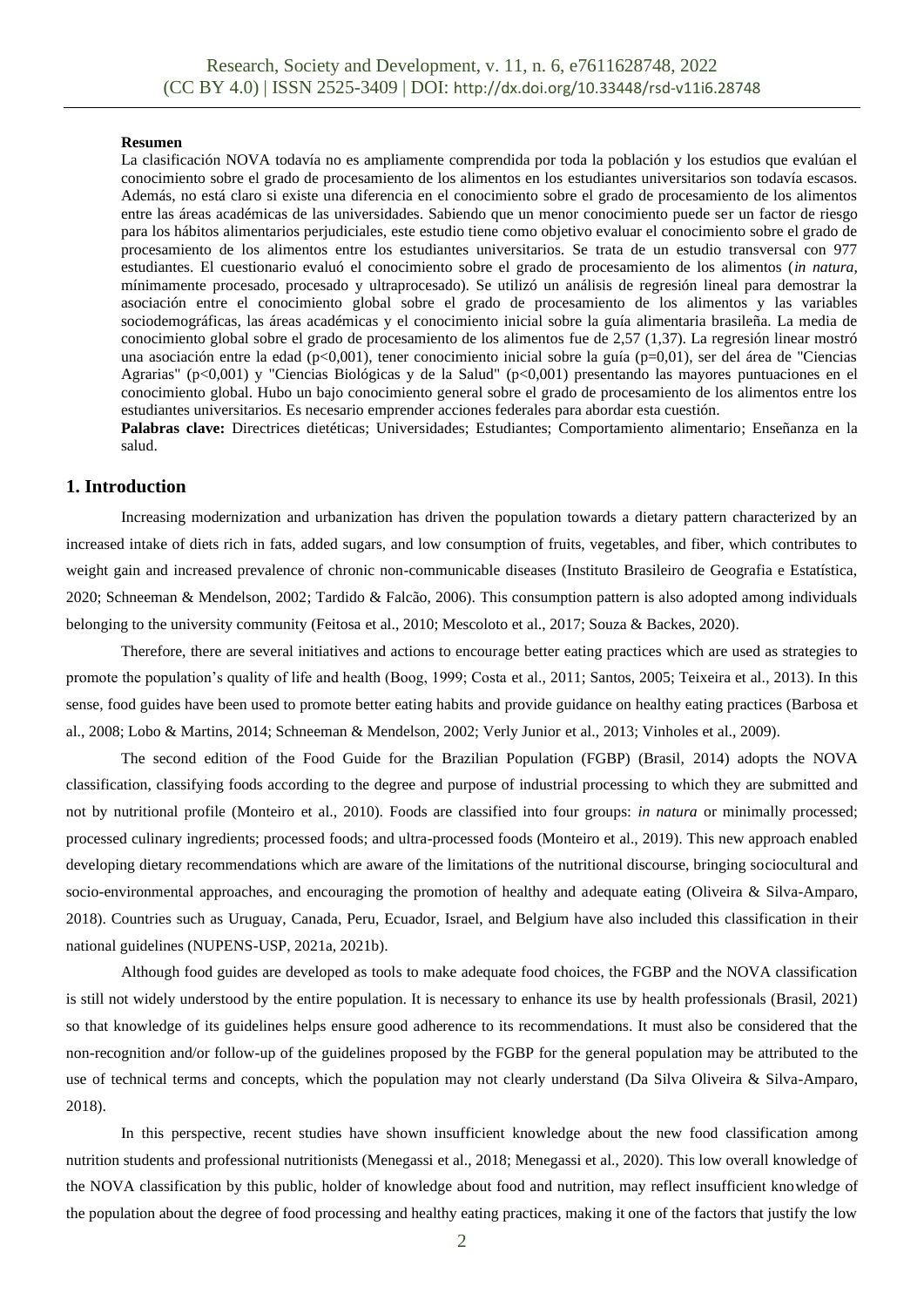adherence to the recommendations of the FGBP in the population and among university students (Barbosa et al., 2020; Instituto Brasileiro de Geografia e Estatística, 2020; Vieira et al., 2002).

Despite presenting insufficient knowledge on the NOVA classification, it is known that nutrition professionals have greater nutritional knowledge when compared to other health areas (Reis & Jaime, 2019), and studies have demonstrated insufficient nutritional knowledge of these professionals as well (Barros et al., 2019; Schaller & James, 2005). Thus, it can be inferred that areas more distant from health majors have lower levels of knowledge; however, recent studies have shown that there is no difference between students' nutritional knowledge from different academic areas (Rêgo et al., 2015; Werner & Betz, 2020).

Regarding eating habits, a study showed that students from the humanities major had better-eating habits than students from the health majors (Garbaccio & Oliveira, 2019); in the same perspective, a study conducted with Brazilian college students showed, although not significantly, that students from the humanities and exact sciences and earth sciences had some healthier eating practices than health area students (Souza & Backes, 2020). Knowing that less knowledge can be a risk factor for risky eating habits (Yahia et al., 2016), these results may infer that students from other academic areas may have some level of nutritional knowledge. It should also be noted that university students, regardless of the area, are current and future opinion makers in society, and this audience is important to reach for health education for the population.

Given this panorama and the scarcity of studies that address an assessment of knowledge about technical terms used in the FGBP in the university population as a whole, this study has as its primary objective to analyze the general knowledge about the degree of food processing in university students; and as a secondary objective, to verify how academic areas are associated with this knowledge).

# **2. Methodology**

#### *Study design and data collection*

This is a cross-sectional study conducted among university students from a public educational institution in northeastern Brazil. The collection occurred from April to May 2015 with 977 students from the first to the fifth academic years from the different teaching areas of the university. Trained students approached participants in the classroom or individually on campus. Before filling out the questionnaire, instructions were given about the instrument, and additional care was taken by interviewing the participants individually so that there was no influence from the interviewees' colleagues in the answers. The study was approved by a Research Ethics Committee under opinion no. 1.917.582, according to Resolution n° 466/2012 of the National Health Council of Brazil, which presents regulatory standards for research involving human beings. All participants expressed their agreement with the study by signing the Informed Consent Form.

## *Participants*

The sample inclusion criterion was to be a student in the in-person teaching modality and to be aged between 18 and 59 years. The exclusion criterion was being a student from any period of the nutrition course. Next, a survey of the number of students and courses was carried out to select the sample according to the four major areas of undergraduate courses: "Agrarian and Applied Sciences", "Biological and Health Sciences", "Exact Sciences and Engineering", and "Human and Social Sciences". In turn, 31 courses encompassing the morning and afternoon shifts were randomly selected to obtain a significant sample for each study area. So there would be representatives from all teaching departments. The formula for the description of qualitative variables with an infinite population was used to calculate the sample using a proportion of favorable results of 50% and unfavorable results of 50%, with a margin of error of 3.5%, thus obtaining a minimum of 781 questionnaires to be reached (Miot, 2011).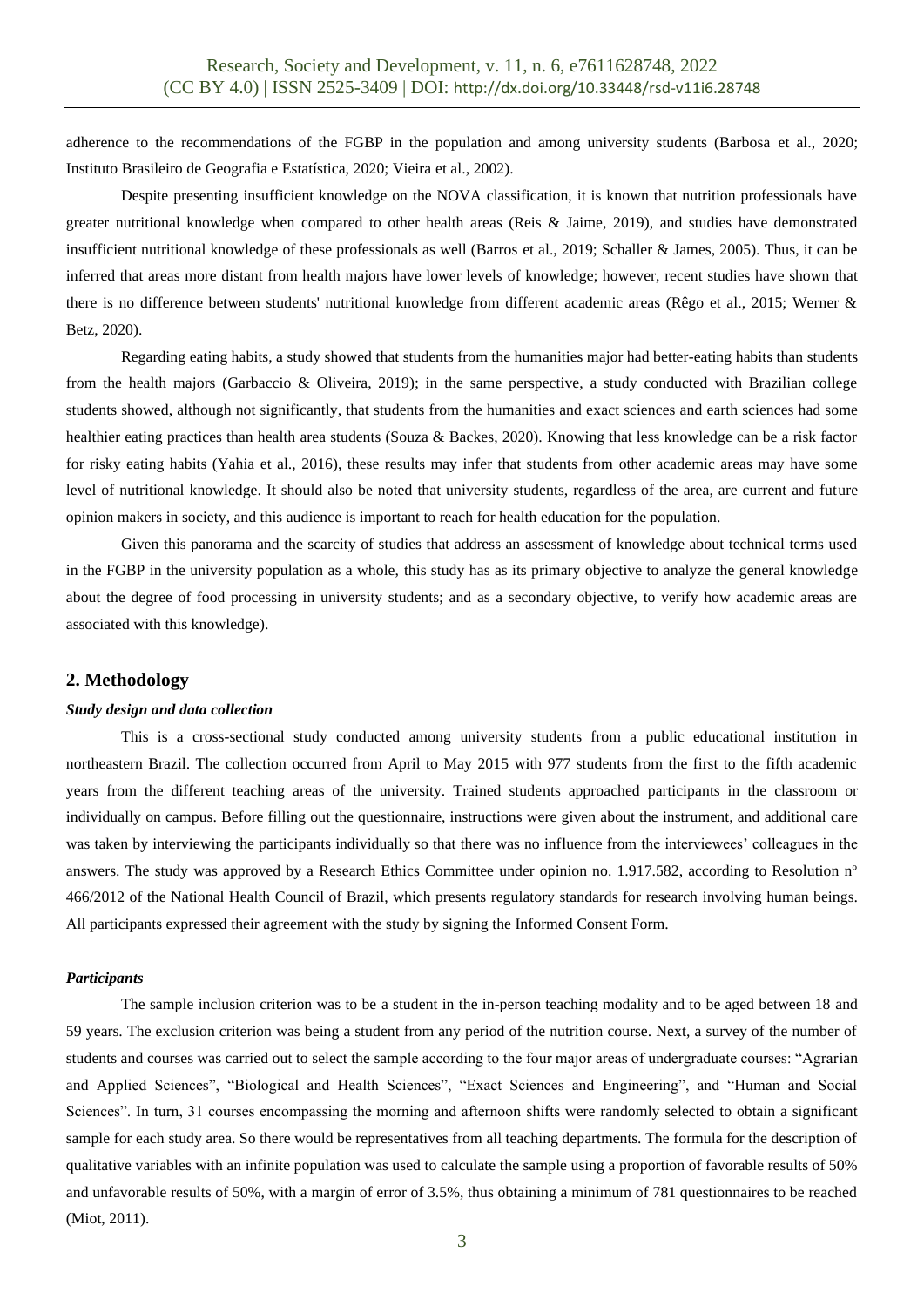## *Questionnaire*

The developed instrument was a self-administered questionnaire divided into two sections. The first section contained questions regarding identification and sociodemographic data: e-mail, course, year of admission to the university, course area, period studied, gender, age, and family income. The variable age was used as a continuous variable and categorized according to the median depending on the statistical analysis used. Family income was assessed according to the value of the minimum wage in force at the time of collection. For the analysis, this variable was categorized as: "More than 4 minimum monthly salaries" and "Less than 4 minimum monthly salaries".

The second section comprised five questions. First, the participants were asked about the awareness of the food guide (Brasil, 2014), with yes or no answer options; this question aimed to investigate whether they had had initial contact with the FGBP before this study. Then, four questions regarding the correctness of the terms used Brazilian guide were asked in the following manner: "Do you know how to identify *in natura* foods, yes or no? If yes, give an example."; "Can you identify minimally processed foods, yes or no? If yes, give an example."; "Can you identify processed foods, yes or no? If yes, give an example."; "Can you identify ultra-processed foods, yes or no? If yes, give an example.

Participants were allowed to respond to each question before moving on to the next one. The interviewer did not give verbal commands or hints about the answers to maintain reliability. The examples given by the participants were considered correct if they were in accordance with the NOVA classification and the Food Guide for the Brazilian Population (Brasil, 2014; Monteiro et al., 2019, 2010). Among the 977 participants, this measure demonstrated acceptable, although not strong, internal consistency (Cronbach's alpha= 0.53) (Landis & Koch, 1977).

#### *Scoring*

The sum of correct answers for each example was calculated to create an overall knowledge score about the terms of the degree of food processing. Each correct answer was equivalent to 2.5 points, so that the participants scored between 0-10 in the overall knowledge score. This variable was used as quantitative in the first study aim and regression analysis. Then, four binary dichotomous variables were created for each processing level category to define the correctness and misses of the examples individually for each category (0= correct answers/ 1=wrong answers); this variable was used in the second study aim and regression analysis.

#### *Pilot study and discriminant validation*

The designed questionnaire was tested face validity by three researchers before starting the collection, including a doctor with extensive experience in public health and two Master's students from the research group. Thus, we sought to broaden the critical view of the questionnaire. A pilot study was subsequently applied with 50 students from the first year of the nutrition course who did not participate in the study to verify the clarity of the questions asked to make the questionnaire more understandable for later application. The same-trained students who applied the final version of the questionnaire conducted the pilot study via face-to-face interviews. After the application of the questionnaires, the students were able to give their opinions about the difficulties encountered when filling out the questions. Accordingly, modifications were made to overcome the problems noticed.

After the adjustments made in the pilot study, the questionnaire was applied in 2 groups to determine the discriminant validity. Group 1 was formed by 29 students from the sixth period of nutrition and group 2 by 29 students from the history course. These groups were chosen because students from the humanities course would be a parameter for a low knowledge about the food processing degree in relation to students in the nutrition course. Thus, the purpose of this analysis is to verify whether the questionnaire can differentiate participants at different knowledge levels (Nascimento, Raposo, Brito, & Mendes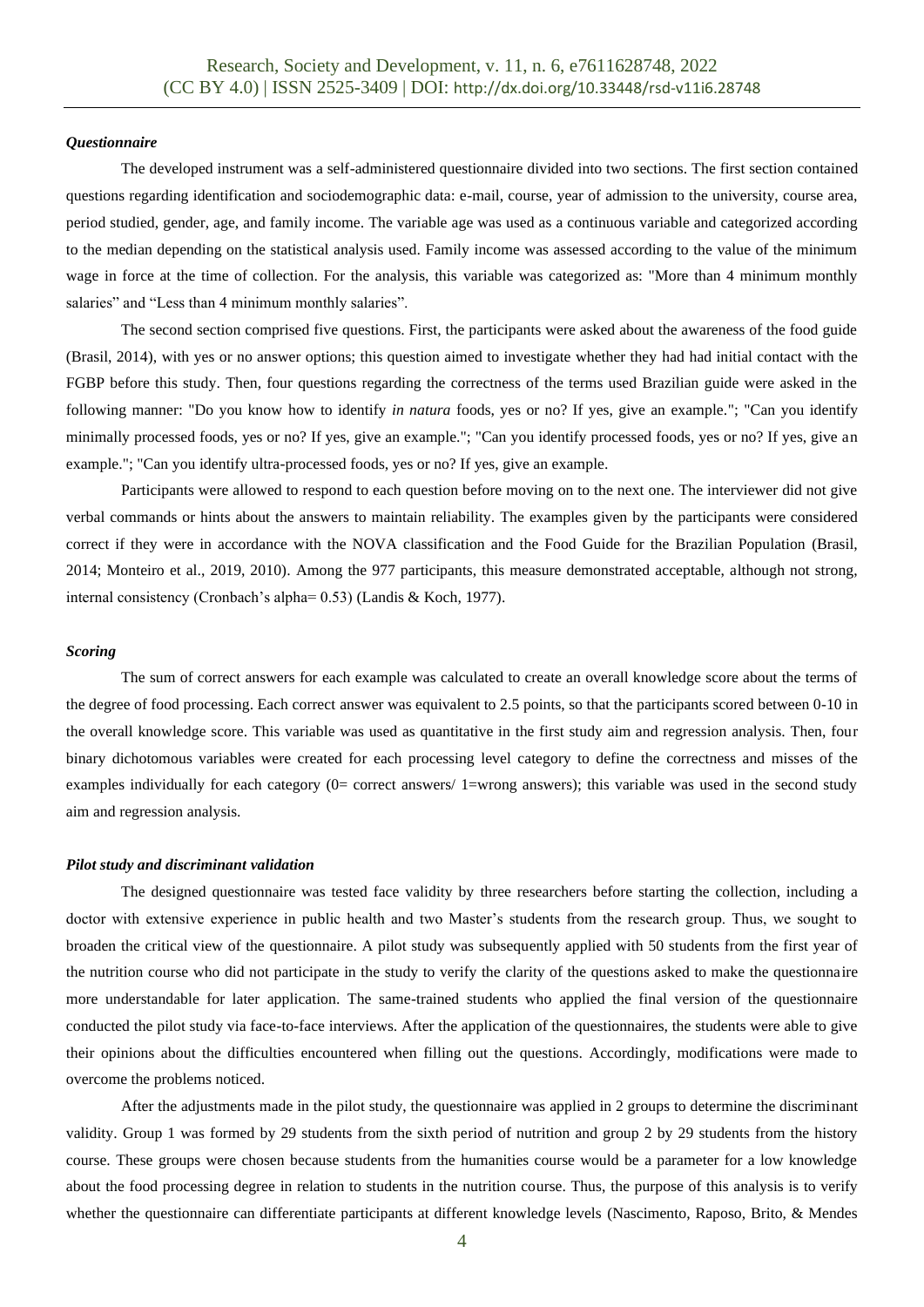Netto, 2013). The results of the discriminant validation showed good performance of the overall knowledge questionnaire on the degree of food processing, with the mean global knowledge of group 1 (8.70 $\pm$ 2.55) being significantly higher than that of group 2 (1.03±2.36).

### *Statistical analysis*

Analyzes were performed using the Statistical Package for Social Sciences (SPSS) version 25.0 software program. Quantitative variables were submitted to the Kolmogorov-Smirnov test to verify the data normality. Descriptive analysis was performed by obtaining frequencies and percentages for categorical variables, while mean and standard deviation values were obtained for continuous variables.

Next, five multivariate analyzes were performed. The first analysis was a multiple linear regression with the overall knowledge about the degree of food processing as the dependent variable. Age (continuous), gender, income, course areas, and awareness of the guide were the independent variables tested. A univariate analysis was initially performed, where all variables that presented a significance of p<0.2 in the simple linear regression were followed for multivariate-adjusted analysis. The stepwise method was used to simultaneously remove variables with weak associations and develop a model that better explained the data distribution and relationship between the different variables. The normality of the residuals was observed for the multiple linear regression analysis, followed by the independence of the residuals using the Durbin-Watson test. The variance inflation factor (VIF) was analyzed to refute the multicollinearity assumptions, and the model significance was analyzed using the regression ANOVA test.

Then, four binary logistic regressions were performed to verify the association between knowledge of each food processing category (*in natura*, minimally processed, processed, and ultra-processed) with the independent variables (categorized age, gender, income, awareness of the guide and course areas). The variables for this analysis were tabulated in a binary form, with 1 for correctness and 0 for error. A univariate analysis was initially performed by calculating the odds ratio, 95% confidence interval, and p-value. All variables that presented a significance of p<0.2 were included in the adjusted multivariate analysis using the stepwise method. The independent variables in binary logistic regression were considered significant using the Wald statistics, and the models were considered significant using the Omnibus test. The significance level adopted for all multivariate analyses was 5%.

## **3. Results**

Of the 977 students who participated in the study, 55.1% were male, and 54.8% had a family income of more than 4 minimum monthly salaries. The average age was 21.57 years, 22.8% belonged to the area of "Agrarian Sciences", 25.3% "Biological and Health Sciences", 23.6% "Exact and Engineering" and 27.3% "Human and Social Sciences" (Table 1). It was also observed that 94.5% reported not having had contact with FGBP and had an average overall knowledge about the food processing degree of 1.36 (2.10).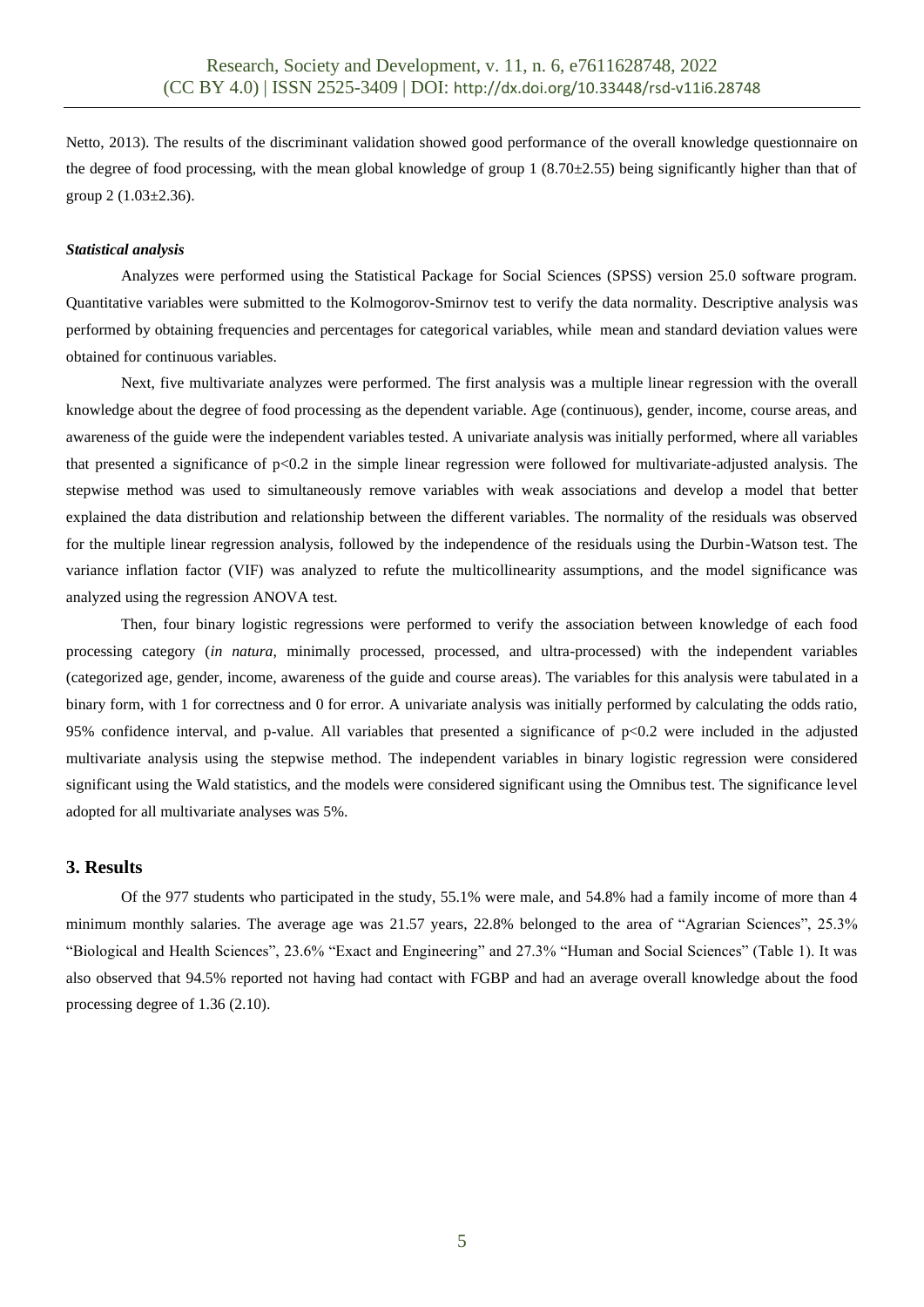| <b>Variable</b>           | Category                               | <b>Frequency</b> |      |  |
|---------------------------|----------------------------------------|------------------|------|--|
|                           |                                        | (n)              | (% ) |  |
| <b>Sex</b>                | Female                                 | 439              | 44.9 |  |
|                           | Male                                   | 538              | 55.1 |  |
| Family income             | $>$ 4 salaries ( $>$ USD \$ 562.82)    | 535              | 54.8 |  |
|                           | 1 to 4 salaries (USD \$ 140.70-562.82) | 442              | 45.1 |  |
| Course Area               | <b>Agrarian Sciences</b>               | 223              | 22.8 |  |
|                           | Biological and Health                  | 247              | 25.3 |  |
|                           | Exact and Engineering                  | 240              | 24.6 |  |
|                           | Human and Social Sciences              | 267              | 27.3 |  |
| Awareness about the guide | N <sub>0</sub>                         | 923              | 94.5 |  |
|                           | Yes                                    | 54               | 5.5  |  |
| Age                       | Mean                                   | 21.57            |      |  |
|                           | SD                                     | 4.69             |      |  |
| Overall Knowledge         | Mean                                   | 1.36             |      |  |
|                           | SD                                     | 2.10             |      |  |

**Table 1.** Descriptive analysis (n=977).

SD: standard deviation. Source: Auhors.

Age ( $\beta$ =0.14), awareness of the guide ( $\beta$ =0.07), being from the area of "Agrarian Sciences" ( $\beta$ =0.16) and being from the "Biological and Health Sciences" (β=0.12) were associated with greater overall knowledge about the level of food processing in the adjusted linear regression model. The multivariate linear regression model formed a good fit for the data  $F(4.972) = 15.221$ ,  $p<0.001$ ;  $R^2$ : 0.059. Table 2 shows the crude and adjusted models.

| <b>Independent variables</b>                    | Crude model              |            | <b>Adjusted model</b>    |                      |           |            |  |  |  |
|-------------------------------------------------|--------------------------|------------|--------------------------|----------------------|-----------|------------|--|--|--|
|                                                 | $\beta$ (95%CI)          | p          | b                        | $\beta$ (95%CI)      | <b>SE</b> | p          |  |  |  |
| Intercept                                       |                          |            |                          | $-0.43(-1.05; 0.18)$ | 0.31      | 0.16       |  |  |  |
| Age                                             | 0.06(0.03; 0.09)         | $< 0.001*$ | 0.14                     | 0.06(0.03; 0.09)     | 0.01      | $< 0.001*$ |  |  |  |
| <b>Sex<sup>a</sup></b>                          | $0.01$ ( $-0.58$ ; 0.27) | 0.96       |                          |                      |           |            |  |  |  |
| <b>Income</b> <sup>b</sup>                      | $0.13(-0.12; 0.40)$      | 0.30       |                          |                      |           |            |  |  |  |
| Awareness about the<br>guide                    | 0.85(0.28; 1.42)         | $0.004*$   | 0.07                     | 0.73(0.16; 1.29)     | 0.28      | 0.01       |  |  |  |
| <b>Agrarian Sciences</b>                        | 0.58(0.27; 0.90)         | $< 0.001*$ | 0.16                     | 0.82(0.50; 1.14)     | 0.16      | $< 0.001*$ |  |  |  |
| <b>Biological and Health</b><br><b>Sciences</b> | 0.38(0.08; 0.69)         | $0.01*$    | 0,12                     | 0.60(0.19; 0.91)     | 0.16      | $< 0.001*$ |  |  |  |
| <b>Exact and Engineering</b>                    | $-0.58$ $(-0.88; -0.28)$ | $< 0.001*$ | $\overline{\phantom{0}}$ |                      |           |            |  |  |  |
| <b>Human and Social</b><br><b>Sciences</b>      | $-0.34$ $(-0.64; -0.05)$ | $0.02*$    | $\overline{\phantom{0}}$ |                      |           |            |  |  |  |

b = standardized Beta; β = Unstandardized Beta; 95%CI= 95 confidence interval; SE = Standard error. a: Female; b: More than 4 minimum monthly salaries.\* Variables analyzed by simple linear regression  $(p<0.2)$  that were transferred to adjusted analysis. R²=0.059. Source: Auhors.

It was observed that age (OR=1.41; CI 95%: 1.07; 1.86), being from the area of "Agrarian Sciences" (OR=1.76; CI 95%: 1.25; 2.47) and being from the area of "Biological and Health Sciences" (OR =1.77; CI 95%: 1.27; 2.47) were associated with knowledge about *in natura* food category in the logistic regression analysis. Being from the area of "Agrarian Sciences" (OR=3.78; CI 95%: 2.07; 6.90) and being from the area of "Biological and Health Sciences" (OR=2.86; CI 95%: 1.54; 5.31) were associated with knowledge for minimally processed foods. Furthermore, being in the area of "Agrarian Sciences" was the only associated variable for the category of processed foods (OR=1.95; CI 95%: 1.23; 3.08), while income (OR=2.34; CI 95%: 1.35; 4.04), awareness of the guide (OR=3.31; CI 95%: 1.52; 7.23) and being from the area of "Agrarian Sciences" (OR=1.80;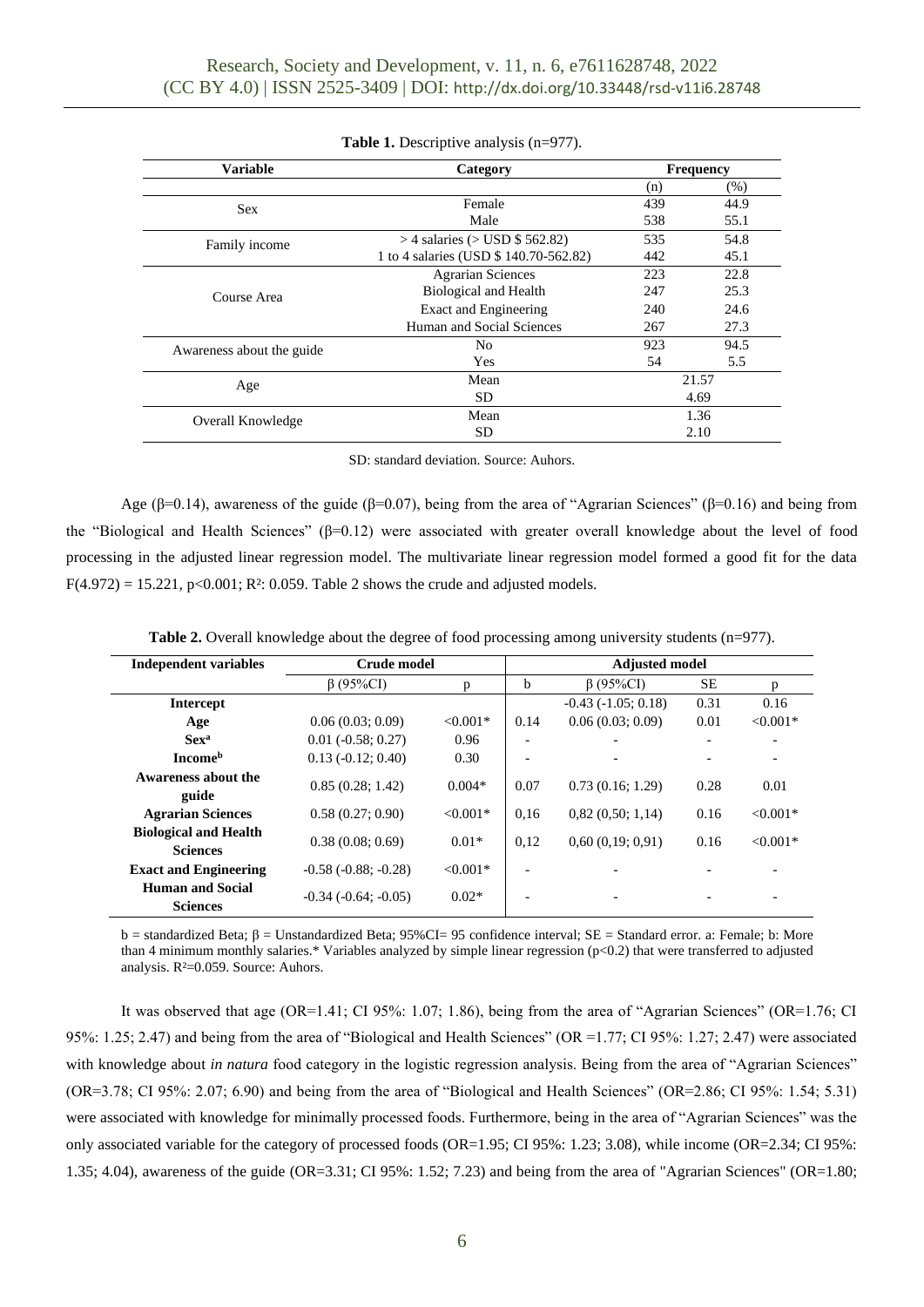CI 95%: 1.03; 3.12) were associated knowledge about the degree of ultra-processing. Table 3 shows the crude and adjusted logistic regression models for each food processing category.

| Dependent<br>Variable                    | In natura   |               |           |                   | <b>Minimally Processed</b> |                  |                   | Processed                |             |               |                   | Ultra-processed |             |                  |                   |               |
|------------------------------------------|-------------|---------------|-----------|-------------------|----------------------------|------------------|-------------------|--------------------------|-------------|---------------|-------------------|-----------------|-------------|------------------|-------------------|---------------|
|                                          | Crude model |               |           | Adjusted<br>model | Crude model                |                  | Adjusted<br>model |                          | Crude model |               | Adjusted<br>model |                 | Crude model |                  | Adjusted<br>model |               |
| Independent<br>Variables                 | ${\sf OR}$  | (95%<br>CD    | <b>OR</b> | (95%<br>CD        | <b>OR</b>                  | (95%<br>CD       | <b>OR</b>         | (95%<br>CD               | <b>OR</b>   | (95%<br>CD    | <b>OR</b>         | (95%<br>CD      | <b>OR</b>   | (95%<br>CD       | <b>OR</b>         | (95%<br>CD    |
| Sex <sup>a</sup>                         | 0.98        | 0.74;<br>1.29 |           |                   | 1.24                       | 0.77:<br>2.00    |                   |                          | 0.98        | 0.63;<br>1.51 |                   |                 | 0.88        | 0.54:<br>1.44    |                   |               |
| Income <sup>b</sup>                      | 1.01        | 0.77;<br>1.33 |           | $\sim$            | 0.92                       | 0.57;<br>1.48    |                   |                          | 1.14        | 0.73;<br>1.76 |                   |                 | 2.12        | 1.24;<br>3.62    | 2.34              | 1.35;<br>4.04 |
| $Age^c$                                  | 1.38        | 1.05:<br>1.82 | 1.41      | 1.07:<br>1.86     | 1.28                       | 0.79:<br>2.05    |                   |                          | 1.27        | 0.82:<br>1.95 |                   |                 | 0.97        | 0.60:<br>1.58    |                   |               |
| Awareness<br>about the guide             | 1.88        | 1.08;<br>3.28 |           |                   | 1.91                       | 0.83:<br>4.39    |                   |                          | 1.22        | 0.50;<br>2.93 |                   |                 | 3.22        | 1.54;<br>6.72    | 3.31              | 1.52;<br>7.23 |
| Agrarian<br>Sciences                     | 1.41        | 1.03;<br>1.93 | 1.76      | 1.25:<br>2.47     | 2.33                       | 1.42;<br>3.82    | 3.78              | 2.07;<br>6.90            | 1.92        | 1.21;<br>3.04 | 1.95              | 1.23;<br>3.08   | 1.45        | 0.85:<br>2.47    | 1.80              | 1.03;<br>3.12 |
| Biological and<br><b>Health Sciences</b> | 1.43        | 1.05;<br>1.94 | 1.77      | 1.27;<br>2.47     | 1.57                       | 0.95:<br>2.60    | 2.86              | 1.54;<br>5.31            | 1.12        | 0.69;<br>1.81 |                   |                 | 1.57        | 0.94:<br>2.63    |                   |               |
| Exact and<br>Engineering                 | 0.58        | 0.41:<br>0.82 |           | ٠                 | 0.30                       | $0.13$ ;<br>0.66 |                   | $\overline{\phantom{a}}$ | 0.78        | 0.46:<br>1.33 |                   |                 | 0.42        | $0.20$ ;<br>0.87 |                   |               |
| Human and<br>Social                      | 0.81        | 0.59;<br>1.11 |           |                   | 0.54                       | 0.29;<br>1.00    |                   |                          | 0.52        | 0.30;<br>0.92 |                   |                 | 0.82        | $0.46$ ;<br>1.44 |                   |               |

**Table 3.** Knowledge about the degree of food processing by processing category among university students (n=977).

OR: Odds Ratio; IC (95%): 95% confidence interval. <sup>a</sup>: Female; <sup>b</sup>: More than 4 minimum monthly salaries; <sup>c</sup>: More than 20 years. Source: Auhors.

# **4. Discussion**

The present study demonstrated low overall knowledge about the degree of food processing among university students. Associated with this knowledge were age, awareness about the food guide, being in the area of "Agrarian Sciences" and "Biological and Health Sciences". The objective of FGBP is to facilitate the population's access to knowledge about the determining characteristics of adequate nutrition (Brasil, 2014), and despite low overall knowledge, having an awareness of the guide is associated with greater knowledge about the degree of food processing demonstrates that this objective has been achieved.

It is known that age and being a student in the health field have been associated with greater knowledge about food and nutrition previously (De Vriendt et al., 2009; Mirmiran et al., 2010; Mota et al., 2020). However, for the area of "Agrarian Sciences", greater knowledge about the processing degree can be justified by the close relationship that courses in this area have with disciplines related to industrial and food processing, such as courses in Agronomic Engineering and Agroindustry, which fall into this area at the university under study. This can also explain the results obtained in the analysis of knowledge by processing category, where being in the "Agrarian Sciences" area was associated with greater knowledge in all analyzed processing categories.

Although the "Biological and Health Sciences" area was associated with overall knowledge, surprisingly, this area was only associated with knowledge of the *in natura* and minimally processed categories in the analysis by processing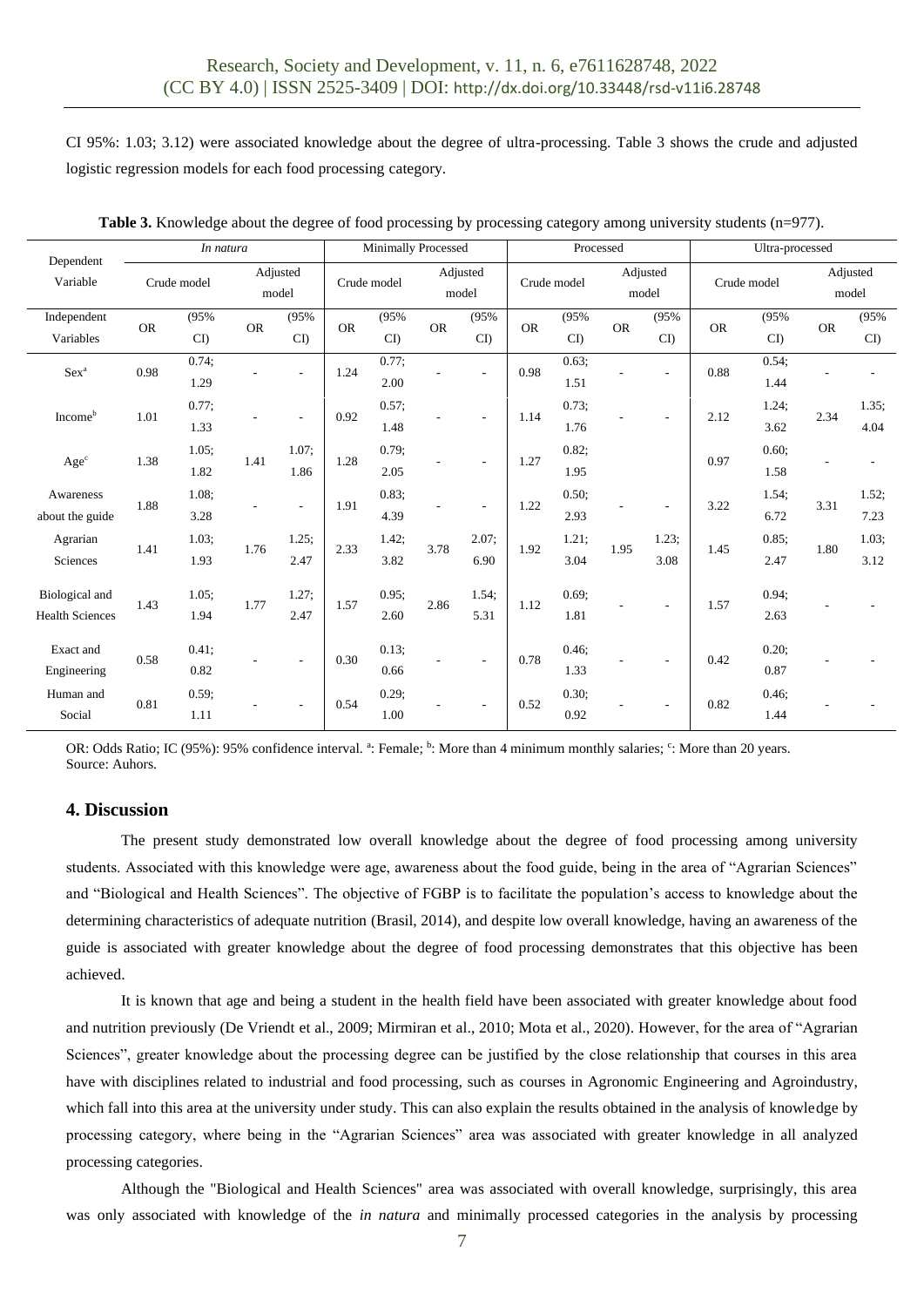category. These results suggest that courses in this area did not update their disciplines so that the knowledge about the new guide and the NOVA classification based on food processing could be understood by students. Thus, these results can be reflected in less knowledge after graduation, and in this sense studies have been carried out in order to emphasize the importance of this knowledge and to train students and health professionals about the guide (Jaime et al., 2018; Menegassi et al., 2018; Reis & Jaime, 2019) so that they become multipliers of this knowledge for the population.

In addition, students who reported a monthly income greater than 4 minimum monthly salaries were 2.34 times more likely to have knowledge about ultra-processed foods. This result is particularly worrisome, as it shows that lower-income students are less likely to have this knowledge. It is known that income has been associated with lower levels of knowledge about food and nutrition (McLeod et al., 2011; Parmenter et al., 2000) and that the level of this knowledge may be related to the consumption and eating behavior of the population (Barbosa et al.,, 2016). Several studies have already proven the risk of consuming ultra-processed foods for both health and the environment (Canella et al., 2014; Mendonça et al., 2016; Monteiro et al., 2018; Tavares et al., 2012). Therefore, there should be increased federal and health professional efforts to disseminate information on the guide for all, regardless of income.

It is essential to widely disseminate the FGBP and the NOVA classification within the universities so that this knowledge can be one of the factors that promote better eating behavior in students. The results of this study can help managers in the universities and nutritionists, professionals with greater knowledge about the FGBP and technical reference for food and nutrition education actions (Reis & Jaime, 2019) to understand the areas that present the most significant deficits in this knowledge within universities, such as lower-income students and students from the "Human and Social Sciences" and "Exact and Engineering" areas, in addition to enabling the better qualification of students in the health science areas in this knowledge.

Studies involving the knowledge level of university students and even the general public regarding the food processing level are still scarce; this study represents an important work of characterizing nutritional knowledge of terms brought into the FGBP recommendations. However, this study has some limitations, such as the use of a knowledge questionnaire and scoring methods not validated for the specific population and the use of self-reported data; however, we believe that this bias has been minimized by careful analysis of the questionnaires in the pilot analysis and with discriminant validation and reliability tests. The results may also have been influenced by the data collection date since the FGBP was launched in 2014 and the data collection was carried out in 2015, which is insufficient time for knowledge to have been widely disseminated among students outside the nutrition field. It is also noteworthy that only recently FGBP guidance materials were published to disseminate better dietary practices for the population (Brasil, 2021); inferring that little must have changed such knowledge since the present study was carried out. Despite these limitations, the study is a pioneer in assessing knowledge about the terms of the degree of food processing among university students outside the field of nutrition and presents a representative sample within the university under study.

# **5. Conclusion**

The university students had low overall knowledge about the degree of food processing and age, awareness about the guide, being in the area of "Biological and Health Sciences" and "Agrarian Sciences" were associated with this knowledge. In the analysis by processing category, it was observed that students in the area of "Agrarian Sciences" were associated with greater knowledge in all categories. In contrast, students in the area of "Biological and Health Sciences" only presented knowledge for *in natura* and minimally processed foods. In addition, having higher income and awareness about the guide were associated with greater knowledge about ultra-processed foods.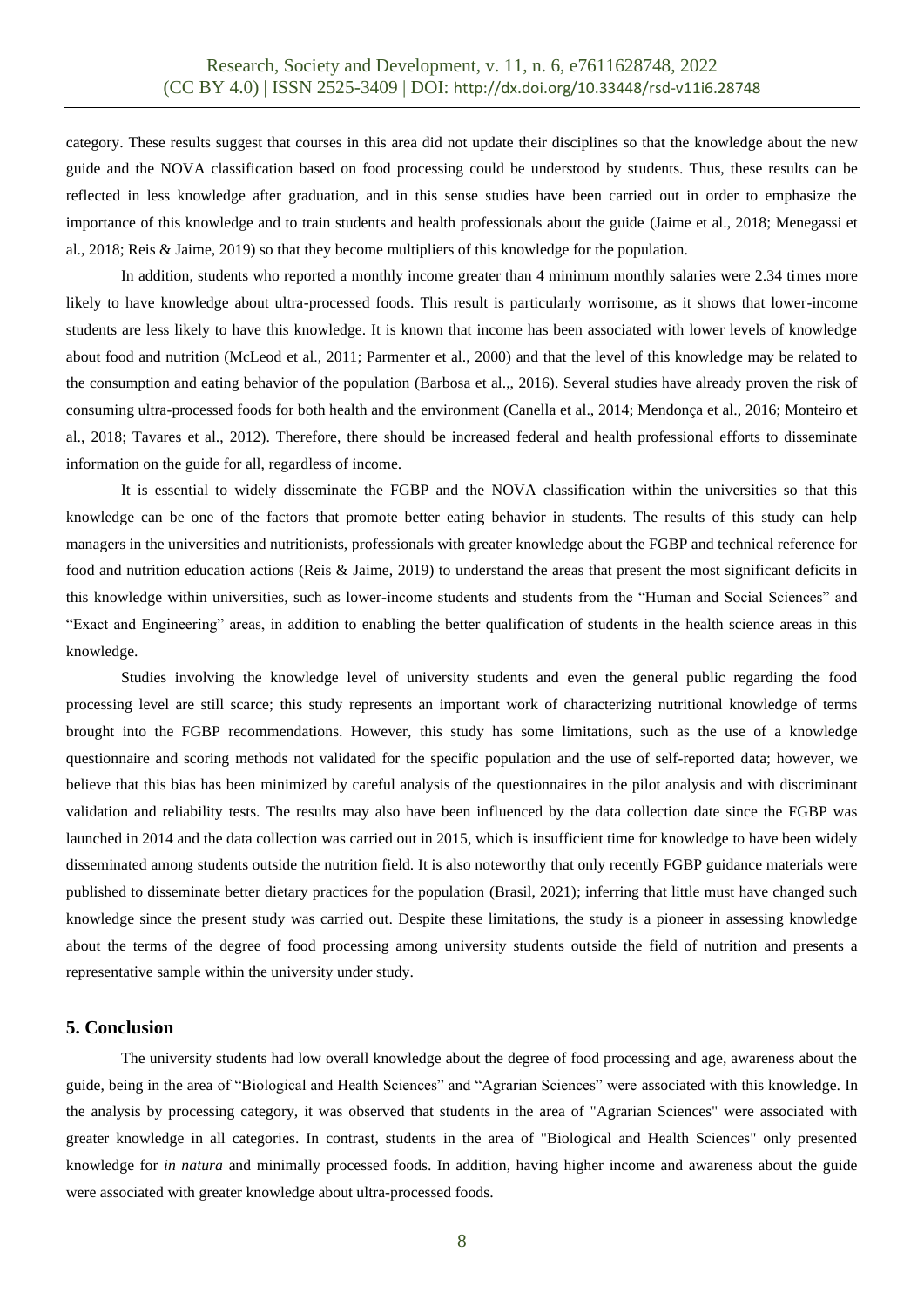Future research should focus on analyzing knowledge about the NOVA classification in the general population, not just college students; and measuring this knowledge using questionnaires designed and validated for this purpose. Thus, food and nutrition education actions are needed in the context of promoting health and healthy eating within the universities in order to reach the most vulnerable students to lack knowledge about the benefits and risks of the degree of food processing.

# **Acknowledgments**

The authors would like to thank the Institutional Scientific Initiation Scholarship Program (PIBIC) for the technical support. This study was partly funded by the Foundation for Support of Research and Technological Innovation of the State of Sergipe (FAPITEC/SE: PROMOB - 88881 157882/2017-01; and PROEF - 88887.157406/2017-00) and Coordination for the Improvement of Personnel in Higher Education (CAPES – Financing Code 001).

# **References**

Barbosa, B. C. R., Guimarães, N. S., De Paula, W., & Meireles, A. L. (2020). Práticas alimentares de estudantes universitários da área da saúde, de acordo com as recomendações do Guia Alimentar para a População Brasileira. *DEMETRA: Alimentação, Nutrição & Saúde*, *15*, e45855. https://doi.org/10.12957/demetra.2020.45855

Barbosa, L. B., Vasconcelos, S. M. L., Correia, L. O. dos S., & Ferreira, R. C. (2016). Estudos de avaliação do conhecimento nutricional de adultos: uma revisão sistemática. *Ciência & Saúde Coletiva*, *21*(2), 449–462. https://doi.org/10.1590/1413-81232015212.20182014

Barbosa, R. M. S., Colares, L. G. T., & Soares, E. D. A. (2008). Desenvolvimento de guias alimentares em diversos países. *Revista de Nutrição*, *21*(4), 455– 467. https://doi.org/10.1590/S1415-52732008000400010

Barros, M. B., Rodrigues, B. D., Porto, L. K., Ferreira, I. P., & Botelho, N. M. (2019). Atitudes e Conhecimentos de Estudantes de Medicina sobre Nutrição Clínica. *Revista Brasileira de Educação Médica*, *43*(1 suppl 1), 127–134. https://doi.org/10.1590/1981-5271v43suplemento1-20180250

Boog, M. C. F. (1999). Educação nutricional em serviços públicos de saúde. *Cadernos de Saúde Pública*, *15*, S139–S147. https://doi.org/10.1590/S0102- 311X1999000600014

Brasil, M. da S. (2014). *Guia alimentar para a população brasileira* (2a ed.). Brasília, D.F.

Brasil, M. da S. (2021). *Fascículo 1 Protocolos de uso do guia alimentar para a população brasileira na orientação alimentar: bases teóricas e metodológicas e protocolo para a população adulta [recurso eletrônico]* (Ministério da Saúde; Universidade de São Paulo, ed.). Brasília: Ministério da Saúde.

Canella, D. S., Levy, R. B., Martins, A. P. B., Claro, R. M., Moubarac, J.-C., Baraldi, L. G., & Monteiro, C. A. (2014). Ultra-Processed Food Products and Obesity in Brazilian Households (2008–2009). *PLoS ONE*, *9*(3), e92752. https://doi.org/10.1371/journal.pone.0092752

Costa, J. de A., Balga, R. S. M., Alfenas, R. de C. G., & Cotta, R. M. M. (2011). Promoção da saúde e diabetes: discutindo a adesão e a motivação de indivíduos diabéticos participantes de programas de saúde. *Ciência & Saúde Coletiva*, *16*(3), 2001–2009. https://doi.org/10.1590/S1413-81232011000300034

Da Silva Oliveira, M. S., & Silva-Amparo, L. (2018). Food-based dietary guidelines: A comparative analysis between the Dietary Guidelines for the Brazilian Population 2006 and 2014. *Public Health Nutrition*, *21*(1), 210–217. https://doi.org/10.1017/S1368980017000428

De Vriendt, T., Matthys, C., Verbeke, W., Pynaert, I., & De Henauw, S. (2009). Determinants of nutrition knowledge in young and middle-aged Belgian women and the association with their dietary behaviour. *Appetite*, *52*(3), 788–792. https://doi.org/10.1016/j.appet.2009.02.014

Feitosa, E. P. S., Dantas, C. a O., Andrade-wartha, E. R. S., Marcellini, P. S., & Mendes-netto, R. S. (2010). Hábitos alimentares de estudantes de uma universidade pública no nordeste, Brasil. *Alim Nutri*, *21*, 225–230.

Garbaccio, J. L., & Oliveira, T. R. P. R. de. (2019). Hábitos Alimentares de Estudantes de Diferentes Áreas no Ensino Superior. *Rev. Bras. Ciênc. Saúde*, *23*, 179–190.

Instituto Brasileiro de Geografia e Estatística. (2020). *Pesquisa nacional de saúde: 2019: percepção do estado de saúde, estilos de vida, doenças crônicas e saúde bucal: Brasil e grandes regiões / IBGE, Coordenação de Trabalho e Rendimento, [Ministério da Saúde]* (IBGE, ed.). Rio de Janeiro. Retrieved from https://biblioteca.ibge.gov.br/visualizacao/livros/liv101764.pdf

Jaime, P. C., Tramontt, C. R., Maia, T. de M., Gabe, K. T., & Reis, L. C. dos. (2018). Content validity of an educational workshop based on the Dietary Guidelines for the Brazilian Population. *Revista de Nutrição*, *31*(6), 593–602. https://doi.org/10.1590/1678-98652018000600008

Landis, J. R., & Koch, G. G. (1977). The measurement of observer agreement for categorical data. *Biometrics*, *33*(1), 159–174. http://www.ncbi.nlm.nih.gov/pubmed/843571

Lobo, M., & Martins, I. (2014). Imagens em guias alimentares como recursos para a educação alimentar em aulas de ciências: reflexões a partir de uma análise visual. *Cadernos Cedes*, *34*(92), 86–98. https://doi.org/10.1590/S0101-32622014000100006

McLeod, E. R., Campbell, K. J., & Hesketh, K. D. (2011). Nutrition Knowledge: A Mediator between Socioeconomic Position and Diet Quality in Australian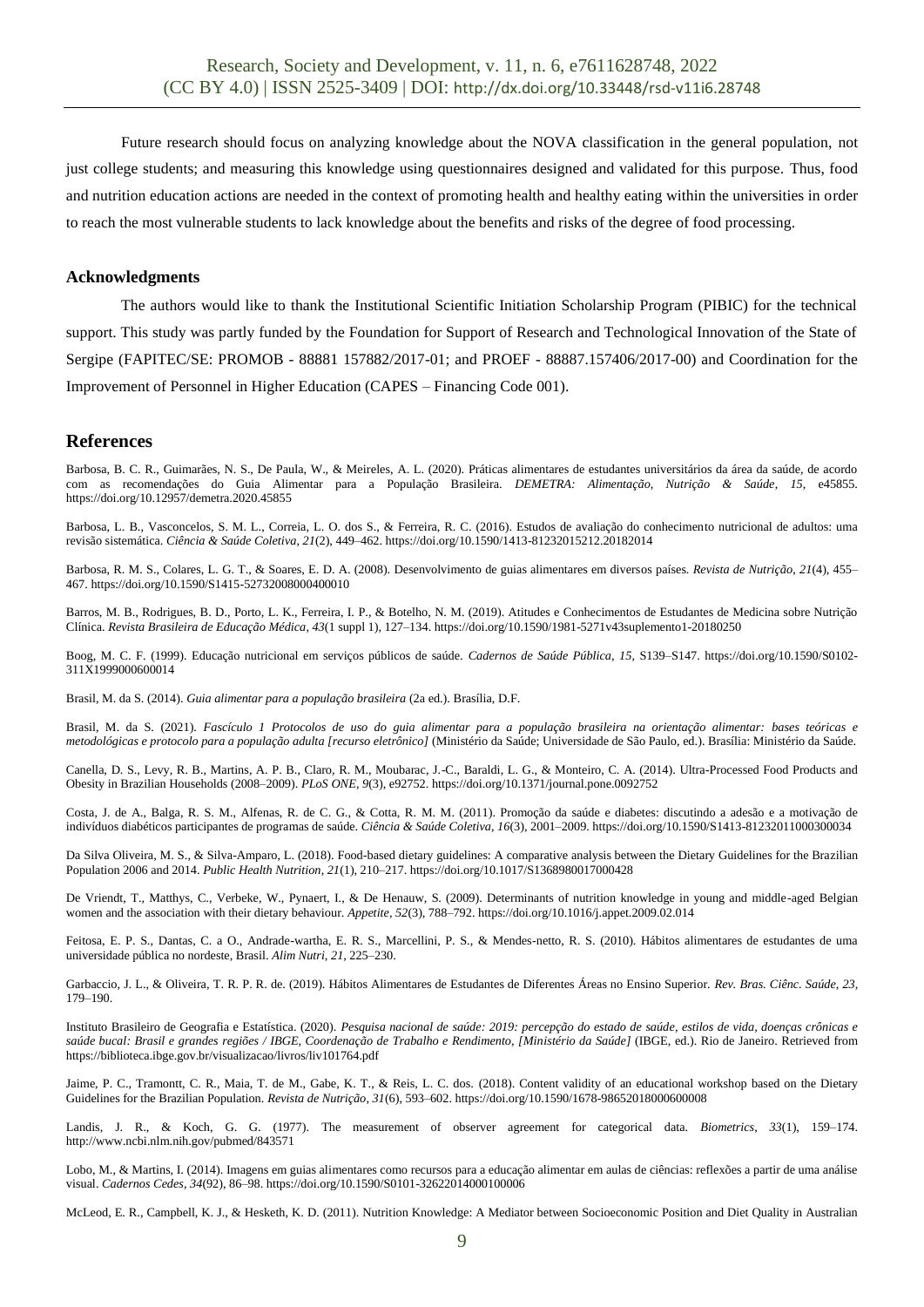First-Time Mothers. *Journal of the American Dietetic Association*, *111*(5), 696–704. https://doi.org/10.1016/j.jada.2011.02.011

Mendonça, R. de D., Lopes, A. C. S., Pimenta, A. M., Gea, A., Martinez-Gonzalez, M. A., & Bes-Rastrollo, M. (2016). Ultra-Processed Food Consumption and the Incidence of Hypertension in a Mediterranean Cohort: The Seguimiento Universidad de Navarra Project. *American Journal of Hypertension*, hpw137. https://doi.org/10.1093/ajh/hpw137

Menegassi, B., Almeida, J. B. de, Olimpio, M. Y. M., Brunharo, M. S. M., & Langa, F. R. (2018). A nova classificação de alimentos: teoria, prática e dificuldades. *Ciência & Saúde Coletiva*, *23*(12), 4165–4176. https://doi.org/10.1590/1413-812320182312.30872016

Menegassi, B., Cardozo, C. M. L., Langa, F. R., Moreira, C. C., & Luz, V. G. (2020). Classificação de alimentos NOVA: comparação do conhecimento de estudantes ingressantes e concluintes de um curso de Nutrição. *DEMETRA: Alimentação, Nutrição & Saúde*, *15*, e48711. https://doi.org/10.12957/demetra.2020.48711

Mescoloto, S. B., Caivano, S., Duarte, M. H., & Domene, S. M. Á. (2017). Dietary Intake Among University Students: Protective Foods Versus Ultra-Processed Foods. *DEMETRA: Alimentação, Nutrição & Saúde*, *12*(4). https://doi.org/10.12957/demetra.2017.29257

Miot, H. A. (2011). Tamanho da amostra em estudos clínicos e experimentais. *Jornal Vascular Brasileiro*, *10*(4), 275–278. https://doi.org/10.1590/S1677- 54492011000400001

Mirmiran, P., Mohammadi-Nasrabadi, F., Omidvar, N., Hosseini-Esfahani, F., Hamayeli-Mehrabani, H., Mehrabi, Y., & Azizi, F. (2010). Nutritional Knowledge, Attitude and Practice of Tehranian Adults and Their Relation to Serum Lipid and Lipoproteins: Tehran Lipid and Glucose Study. *Annals of Nutrition and Metabolism*, *56*(3), 233–240. https://doi.org/10.1159/000288313

Monteiro, C. A., Cannon, G., Levy, R. B., Moubarac, J.-C., Louzada, M. L., Rauber, F., & Jaime, P. C. (2019). Ultra-processed foods: what they are and how to identify them. *Public Health Nutrition*, *22*(5), 936–941. https://doi.org/10.1017/S1368980018003762

Monteiro, C. A., Cannon, G., Moubarac, J.-C., Levy, R. B., Louzada, M. L. C., & Jaime, P. C. (2018). The UN Decade of Nutrition, the NOVA food classification and the trouble with ultra-processing. *Public Health Nutrition*, *21*(01), 5–17. https://doi.org/10.1017/S1368980017000234

Monteiro, C. A., Levy, R. B., Claro, R. M., Castro, I. R. R. de, & Cannon, G. (2010). A new classification of foods based on the extent and purpose of their processing. *Cadernos de Saúde Pública*, *26*(11), 2039–2049. https://doi.org/10.1590/S0102-311X2010001100005

Mota, I. B., Castelo, I., Morais, J., Anjos, M., Costa, J. P., Dias, M., … Calhau, C. (2020). Nutrition Education in Portuguese Medical Students: Impact on the Attitudes and Knowledge. *Acta Médica Portuguesa*, *33*(4), 246. https://doi.org/10.20344/amp.11817

Nascimento, M. V. S. do, Raposo, O. F. F., Brito, C. J., & Mendes Netto, R. S. (2013). Conhecimento em nutrição de instrutores de musculação do município de Aracaju-SE. *Revista Brasileira de Ciências Do Esporte*, *35*(4), 1051–1070. https://doi.org/10.1590/S0101-32892013000400016

NUPENS-USP. (2021a). A classificação NOVA. https://www.fsp.usp.br/nupens/a-classificacao-nova/

NUPENS-USP. (2021b). Bélgica adota classificação NOVA em guia alimentar. https://www.fsp.usp.br/nupens/belgica-adota-classificacao-nova-em-guiaalimentar/

Oliveira, M. S. da S., & Silva-Amparo, L. (2018). Food-based dietary guidelines: a comparative analysis between the Dietary Guidelines for the Brazilian Population 2006 and 2014. *Public Health Nutrition*, *21*(1), 210–217. https://doi.org/10.1017/S1368980017000428

Parmenter, K., Waller, J., & Wardle, J. (2000). Demographic variation in nutrition knowledge in England. *Health Education Research*, *15*(2), 163–174. https://doi.org/10.1093/her/15.2.163

Rêgo, J. T. P. do, Silva, T. A. L. da, Medeiros, R. M. V., Barboza, R. R., Medeiros, J. A. de, Dantas, P. M. S., & Miranda, H. F. de. (2015). Conhecimento Nutricional e Estado Antropométrico de Atletas Universitários. *Revista Brasileira de Medicina Do Esporte*, *21*(6), 447–450. https://doi.org/10.1590/1517- 869220152106112307

Reis, L. C. dos, & Jaime, P. C. (2019). Conhecimento e Percepção de Autoeficácia e Eficácia Coletiva de Profissionais de Ssaúde para a Implementação do Guia Alimentar na Atenção Básica. *DEMETRA: Alimentação, Nutrição & Saúde*, *14*, e39140. https://doi.org/10.12957/demetra.2019.39140

Santos, L. A. D. S. (2005). Educaçao alimentar e nutricional no contexto da promoçao de praticas alimentares saudaveis. *Revista de Nutricao*, *18*(5), 681–692. https://doi.org/10.1590/S1415-52732005000500011

Schaller, C., & James, E. L. (2005). The nutritional knowledge of Australian nurses. *Nurse Education Today*, *25*(5), 405–412. https://doi.org/10.1016/j.nedt.2005.04.002

Schneeman, B. O., & Mendelson, R. (2002). Dietary guidelines: Past experience and new approaches. *Journal of the American Dietetic Association*, *102*(10), 1498–1500.

Souza, R. K. de, & Backes, V. (2020). Autopercepção do consumo alimentar e adesão aos Dez Passos para Alimentação Saudável entre universitários de Porto Alegre, Brasil. *Ciência & Saúde Coletiva*, *25*(11), 4463–4472. https://doi.org/10.1590/1413-812320202511.35582018

Tardido, A., & Falcão, M. (2006). O impacto da modernização na transição nutricional e obesidade. *Rev Bras Nutr Clin*, *21*(2), 117–124

.

Tavares, L. F., Fonseca, S. C., Garcia Rosa, M. L., & Yokoo, E. M. (2012). Relationship between ultra-processed foods and metabolic syndrome in adolescents from a Brazilian Family Doctor Program. *Public Health Nutrition*, *15*(1), 82–87. https://doi.org/10.1017/S1368980011001571

Teixeira, P. D. S., Reis, B. Z., Vieira, D. A. S., da Costa, D., Costa, J. O., Raposo, O. F. F., & Netto, R. S. M. (2013). Educational nutritional intervention as an effective tool for changing eating habits and body weight among those who practice physical activities. *Ciencia e Saude Coletiva*, *18*(2), 347–356.